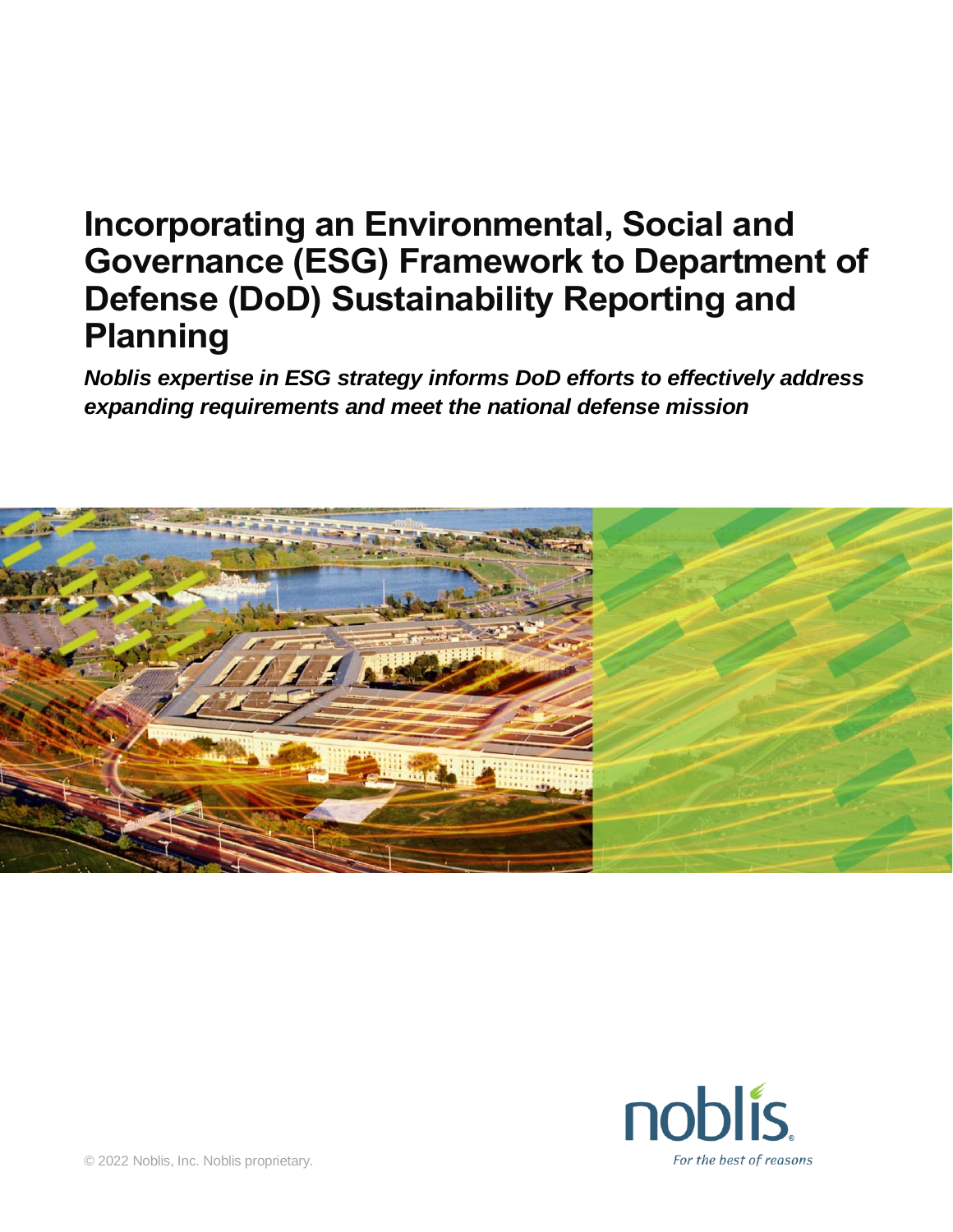

### **Table of Contents**

### **List of Acronyms**

- CSR Corporate Social Responsibility
- DoD Department of Defense
- EO Executive Order
- ESG Environmental, Social and Governance
- FAR Federal Acquisition Requirements
- GHG Greenhouse Gas

### **Technical Points of Contact**

**Michael Bruckner** [michael.bruckner@noblis.org](mailto:michael.bruckner@noblis.org) 504-427-0660

**Lisa Miller** [Lisa.Miller@noblis.org](mailto:Lisa.Miller@noblis.org) 703-610-2225

**Cara Patton** [Cara.Patton@noblis.org](mailto:Cara.Patton@noblis.org) 703-610-2637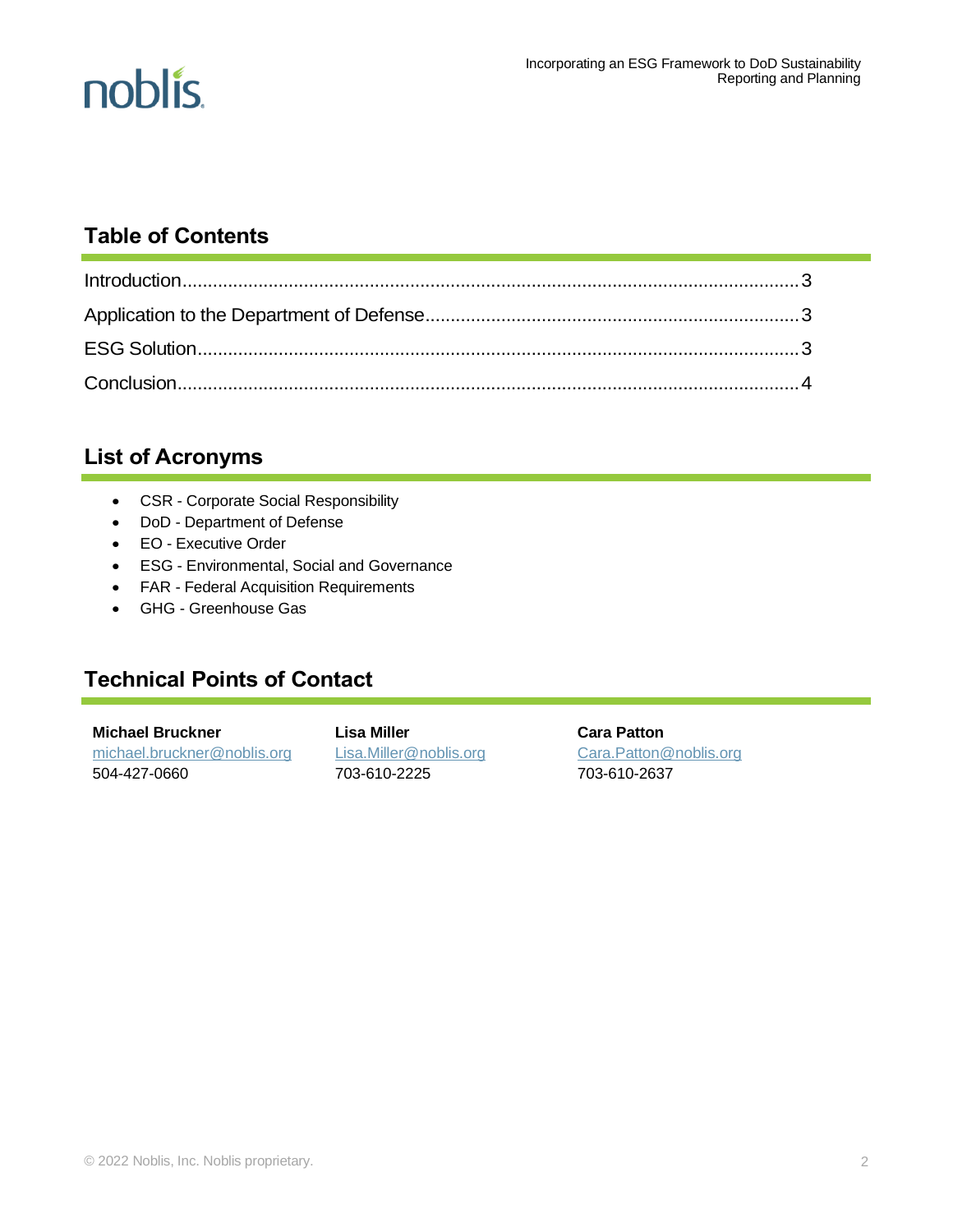# noblis.

### **Introduction**

Over the past two decades, it has become critical that both private sector businesses and government demonstrate their attention to environmental conservation by incorporating sustainable practices into their planning and infrastructure development plans. Environmental, Social and Governance (ESG) criteria are used to evaluate an organization's operations and Corporate Social Responsibility (CSR) performance in a manner that is connected to the organization's mission. ESG criteria were developed in the private sector to measure an organization's progress as an alternative to traditional reporting metrics used to screen potential financial investments. More than 80% of Fortune 500 companies incorporate such information into their annual financial reports<sup>1</sup> and studies show that ESG practices improve performance over time, reduce operating costs and allow organizations to get ahead of potential issues that may cause business disruption.

Similar to ESG criteria, the Department of Defense (DoD) completes an annual Sustainability Report and Scorecard in accordance with Executive Order (EO) requirements, which aids organizational performance management. Recent policy developments are expanding planning and reporting requirements even more, includin[g EO 14008,](https://www.federalregister.gov/documents/2021/02/01/2021-02177/tackling-the-climate-crisis-at-home-and-abroad) *Tackling the Climate Crisis at Home and Abroad*, an[d EO 14030,](https://www.federalregister.gov/documents/2021/05/25/2021-11168/climate-related-financial-risk) *Climate-Related Financial Risk*. The increased scope of these requirements includes disclosure of contractor greenhouse gas (GHG) emissions, science-based reduction targets and climate-related financial risk management. Further sustainability requirements are anticipated in future executive actions.

### **Application to the DoD**

Expanding EO requirements involves increased disclosure and planning related to sustainability, climate risks and environmental justice which apply to all DoD program areas as well as the Department's overall mission, involving a wide range of practices from day-to-day activities to military operations. As the federal government works to establish national sustainability goals, implementation of science-based reduction targets will provide resilience against increasing regulation<sup>2</sup> and drive innovation. The DoD has also identified environmental justice as a critical practice while its national defense mission is working to include it as a key consideration in its governance structure. An ESG framework to reporting and planning meets EO requirements, strategically incorporates insights from relevant stakeholders and leadership and advances DoD missions.

The DoD is aligning its supply chain efforts to drive transparency and mitigate climate change threats<sup>3</sup>. Coming changes to the Federal Acquisition Requirements (FAR) <sup>4</sup> will mandate that major suppliers must disclose GHG emissions, treat climate change vulnerabilities as a "material weakness" on financial reports and publicly report ESG performance of their business operations.

<sup>1</sup> Allman, E. and Won, J. (2021). Can ESG disclosure improve investment efficiency? World Bank Blogs and Governance and Accountability Institute. (2020). Trends on the sustainability reporting practices of S&P 500 Index companies. 2020 Flash Report Russell 1000®.

<sup>&</sup>lt;sup>2</sup> For example, recent passage of the AIM Act requires DoD to "phase down" usage of mission-critical hydrofluorocarbons based on their global warming potential as potent GHGs.

<sup>&</sup>lt;sup>3</sup> EO 14008 establishes a mandate for use of the federal government's buying power to achieve to achieve resilient and sustainable operations.

<sup>4</sup> EO 14030 require major federal suppliers to publicly disclose GHG emissions and climate-related financial risk and to set science-based reduction targets; and consider the social cost of GHG emissions.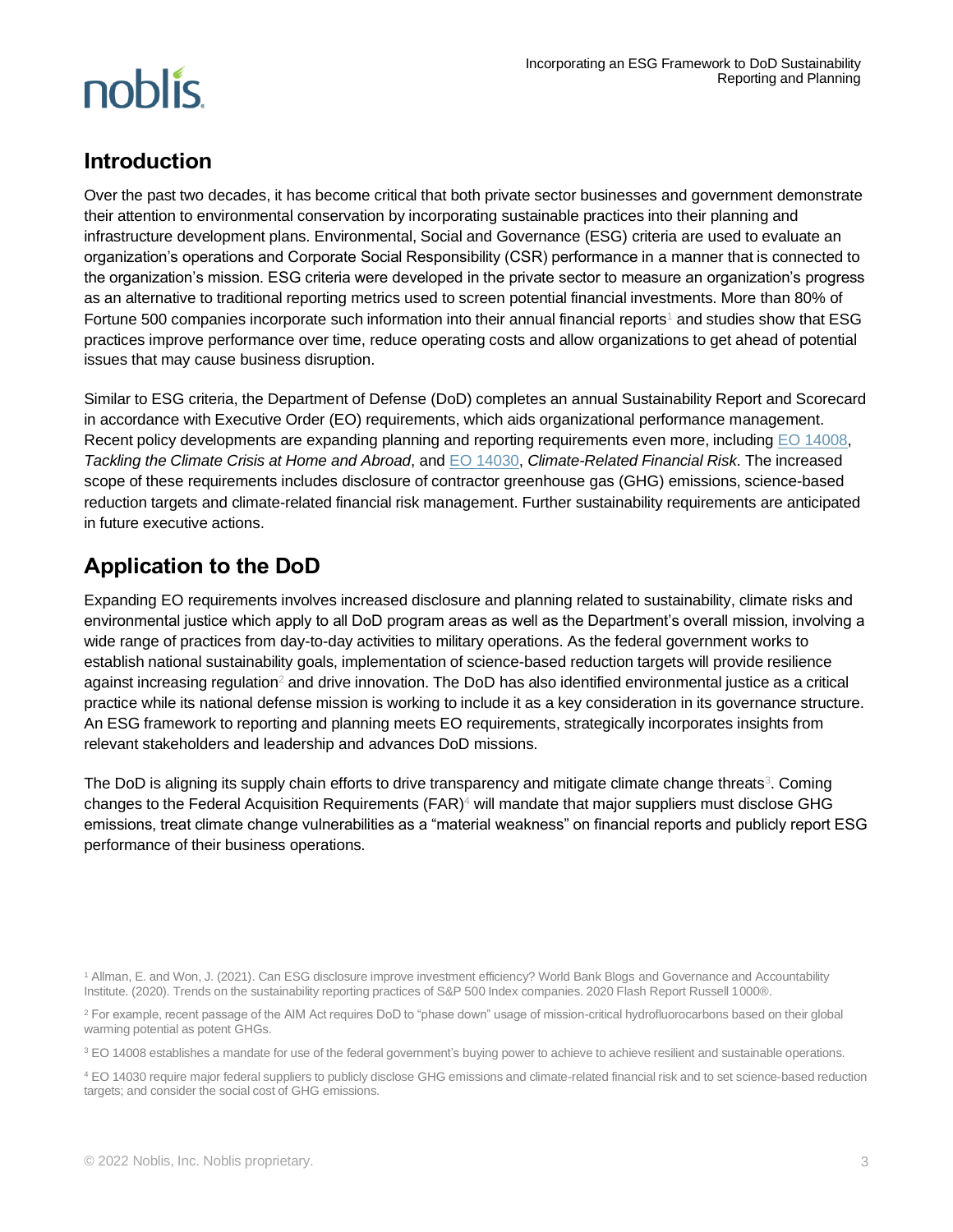# noblis.

### **ESG Solution**

The first step to incorporating an ESG framework is assessing materiality to identify ESG issues and metrics most important to the organization. This process (Figure 1) entails identifying, categorizing and prioritizing important ESG topics to determine which issues are most relevant to DoD stakeholders and the mission.

Through assessing materiality, Noblis identifies metrics and assigns values to those metrics so DoD can ensure sustainability efforts are properly addressed. Noblis works with stakeholders across the DoD to identify and prioritize climate-related and environmental risks most critical to the agency's national defense mission. An ESG framework with quantitative metrics allows for continuous improvement and more informed decision making (e.g., ensuring DoD Instructions (DoDIs), Unified Facilities Criteria (UFCs) or policy memoranda include sufficient sustainability elements). The process will also help develop DoD science-based reduction targets and facilitate better integration of supplier ESG data. Noblis will use the outputs from the materiality assessment (Figure 2) to recommend actions that will improve sustainability reporting and planning in line with federal requirements and the national defense strategy.



*Figure 1: Materiality Assessment Process*

Figure 2: Notional Output from Materiality Assessment

## **Conclusion**

Noblis' expertise in ESG reporting is founded in over a decade of experience developing sustainability reports for multiple federal agencies, including the DoD. By identifying and reporting the most relevant ESG issues, DoD can better track and identify opportunities for improvement, increase defense supply chain resilience and meet increasing federal requirements. Noblis' materiality assessment leverages our ESG strategy expertise, propelling the DoD's reporting capability to address continually evolving and expanding needs while advancing their mission.

For more on how Noblis experts are promoting sustainable and resilient mission solutions, visit our website at [noblis.org/energy-environment/.](https://noblis.org/energy-environment/)